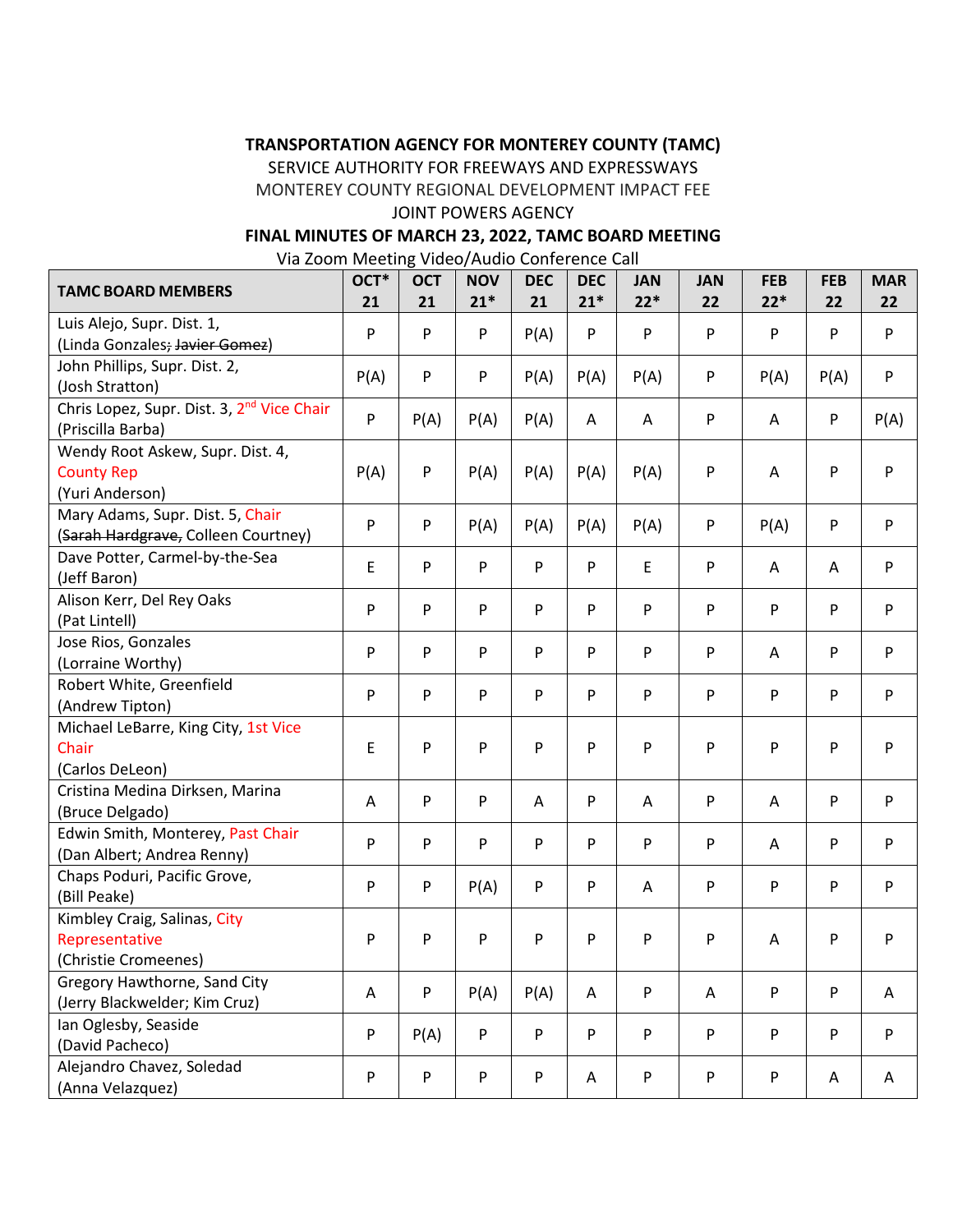|                                                                                               | OCT*                | <b>OCT</b>       | <b>NOV</b>      | <b>DEC</b>                | <b>DEC</b> | <b>JAN</b> | <b>JAN</b>       | FEB*       | <b>FEB</b>       | <b>MAR</b>       |
|-----------------------------------------------------------------------------------------------|---------------------|------------------|-----------------|---------------------------|------------|------------|------------------|------------|------------------|------------------|
| <b>Ex Officio Members:</b>                                                                    | 21                  | 21               | ∗<br>21         | 21                        | $*21$      | $*22$      | 22               | 22         | 22               | 22               |
| Maura Twomey, AMBAG                                                                           |                     |                  |                 |                           |            |            |                  |            |                  |                  |
| (Heather Adamson, Bupendra Patel,                                                             | A                   | P(A)             | A               | P                         | A          | A          | P                | A          | P(A)             | P(A)             |
| Paul Hierling)                                                                                |                     |                  |                 |                           |            |            |                  |            |                  |                  |
| Tim Gubbins, Caltrans, Dist. 5                                                                |                     |                  |                 |                           |            |            |                  |            |                  |                  |
| (Scott Eades, Orchid Monroy Ochoa,                                                            | A                   | P                | A               | P(A)                      | Α          | A          | P(A)             | A          | P(A)             | P                |
| John Olejnik, Richard Rosales)                                                                |                     |                  |                 |                           |            |            |                  |            |                  |                  |
| Richard Stedman,                                                                              |                     |                  |                 |                           |            |            |                  |            |                  |                  |
| Monterey Bay Air Resources District                                                           | Α                   | P(A)             | Α               | P                         | A          | A          | P(A)             | A          | P                | P                |
| (Alan Romero, David Frisbey, Amy                                                              |                     |                  |                 |                           |            |            |                  |            |                  |                  |
| Clymo)                                                                                        |                     |                  |                 |                           |            |            |                  |            |                  |                  |
| Bill Sabo, Monterey Regional Airport                                                          | Α                   | P                | A               | P                         | Α          | A          | P                | A          | P                | P                |
| District (Richard Searle)                                                                     |                     |                  |                 |                           |            |            |                  |            |                  |                  |
| Carl Sedoryk, Monterey-Salinas Transit<br>(Lisa Rheinheimer, Michelle                         | A                   | P(A)             | A               | A                         | Α          | A          | P(A)             | A          | P                | P                |
| Overmeyer)                                                                                    |                     |                  |                 |                           |            |            |                  |            |                  |                  |
|                                                                                               |                     |                  |                 |                           |            |            |                  |            |                  |                  |
| Aurelio Gonzalez-Gomez, Watsonville                                                           | A                   | Α                | A               | A                         | A          | A          | A                | A          | A                | A                |
| Eduardo Ochoa, CSUMB                                                                          | A                   | P                | A               | A                         | A          | A          | A                | A          | P(A)             | A                |
| (Andre Lewis, Larry Samuels)                                                                  |                     |                  |                 |                           |            |            |                  |            |                  |                  |
| $P = present$ ; $P(A) = alternate present$ ; $E = excused absence$ ; $A = un noticed absence$ |                     |                  |                 |                           |            |            |                  |            |                  |                  |
| *Special Meeting                                                                              |                     |                  |                 |                           |            |            |                  |            |                  |                  |
|                                                                                               | <b>OCT</b><br>$21*$ | <b>OCT</b><br>21 | <b>NOV</b><br>∗ | <b>DEC</b><br>21          | DEC*<br>21 | JAN*<br>22 | <b>JAN</b><br>22 | FEB*<br>22 | <b>FEB</b><br>22 | <b>MAR</b><br>22 |
| <b>TAMC STAFF</b>                                                                             |                     |                  | 21              |                           |            |            |                  |            |                  |                  |
| D. Bilse, Principal Engineer                                                                  | E                   | P                | E               | P                         | E          | E          | P                | E          | P                | P                |
| D. Delfino, Finance Officer/Analyst                                                           | E                   | P                | E               | P                         | E          | E          | P                | E          | P                | P                |
| R. Goel, Dir. Finance & Administration                                                        | P                   | P                | E               | P                         | E          | E          | P                | E          | P                | P                |
| A. Green, Principal Transp. Planner                                                           | E                   | P                | E               | P                         | E          | E          | P                | E          | P                | P                |
| A. Guther, Asst. Transportation Planner                                                       |                     | P                | P               | P                         | E          | E          | P                | E          | P                | P                |
| K. Hansen, Legal Counsel                                                                      | P                   | P                | E               | P                         | P          | P          | P                | E          | P                | P                |
| A. Hernandez, Asst. Transp. Planner                                                           | E                   | P                | P               | P                         | E          | E          | P                | E          | P                | P                |
| M. Montiel, Administrative Assistant                                                          | E                   | P                | P               | P                         | E          | E          | P                | E          | P                | P                |
| T. Muck, Executive Director                                                                   | P                   | P                | E               | $\boldsymbol{\mathsf{P}}$ | P          | P          | P                | P          | P                | P                |
| E. Rodriguez, Clerk of the Board/                                                             | P                   | P                | E               | P                         | P          | P          | P                | P          | P                | P                |
| Senior Administrative Assistant                                                               |                     |                  |                 |                           |            |            |                  |            |                  |                  |
| J. Strause, Transportation Planner                                                            |                     |                  |                 | P                         | P          | E          | P                | E          | P                | P                |
| L. Terry, Accounting Assistant                                                                | E                   | Α                | E               | E                         | E          | E          | P                | E          | P                | E                |
| C. Watson, Director of Planning                                                               |                     |                  |                 |                           |            |            |                  |            |                  |                  |
|                                                                                               | P                   | ${\sf P}$        | E               | P                         | E          | E          | P                | E          | P                | P                |
| L. Williamson, Senior Engineer                                                                | E                   | P                | E               | $\boldsymbol{\mathsf{P}}$ | E          | E          | P                | E          | P                | P                |
| T. Wright, Community Outreach                                                                 | E                   | P                | P               | E                         | E          | E          | P                | E          | P                | P                |
| M. Zeller, Director of Programming &<br>Project Delivery                                      | P                   | P                | E               | P                         | P          | P          | P.               | P          | P                | P                |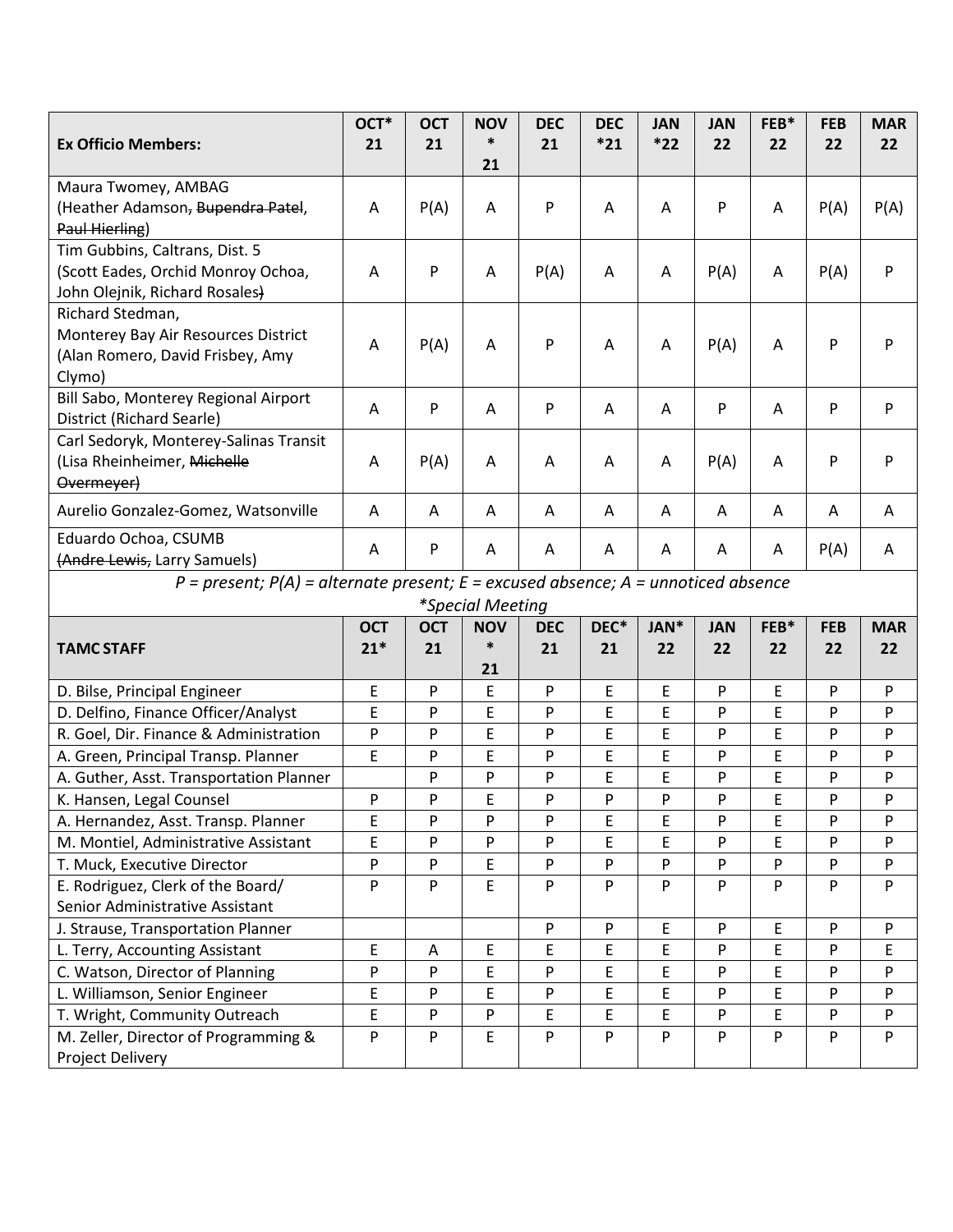### **OTHERS PRESENT**

| Bruce Delgado     | City of Marina     | Mason Clark | Museum of Handcar Technology |
|-------------------|--------------------|-------------|------------------------------|
| <b>Gus Khouri</b> | Khouri Consulting  | Chris Hart  | Mendocino Railway            |
| Paul Schlesinger  | Thorn Run Partners |             |                              |

# **1. CALL TO ORDER**

Chair Adams called the meeting to order at 9:00 a.m. Elouise Rodriguez, Clerk of the Board, called the roll and confirmed a quorum was established. Chair Adams led the pledge of allegiance.

# **2**. **PUBLIC COMMENTS**

No public comment reported.

#### **3. CONSENT AGENDA**

**M/S/C**  Oglesby/Askew/unanimous The Board approved the consent agenda as follows:

# *ADMINISTRATION and BUDGET*

- **3.1.1** Approved minutes of the Transportation Agency for Monterey County, the Service Authority for Freeways and Expressways, and the Monterey County Regional Development Impact Fee Joint Powers Agency for Monterey County meeting of February 23, 2022.
- **3.1.2** Accepted the list of checks written for the month of February 2022 and credit card statements for the month of January 2022.
- **3.1.3** Received list of contracts awarded under \$50,000.
- **3.1.4** Adopted finding, pursuant to AB 361, that the COVID-19 pandemic state of emergency declared by Governor Newsom is still in effect; the TAMC Board of Directors has reconsidered the circumstances of the state of emergency; and the state of emergency continues to directly impact the ability of the members to meet in person.
- **3.1.5** Approved revisions to the Human Resources Rules and Regulations.
- **3.1.6** Regarding Graphic Design for Public Outreach and Marketing Materials:
	- 1. Approved Request for Qualifications (RFQ) for consultant graphic design work of the Transportation Agency's public outreach/marketing documents, subject to counsel approval;
	- 2. Authorized staff to publish the RFQ, and return to the Board of Directors with a recommendation for approval of a consultant; and
	- 3. Approved the use of funds from the Agency's approved budget for this contract in an amount not-to-exceed \$90,000.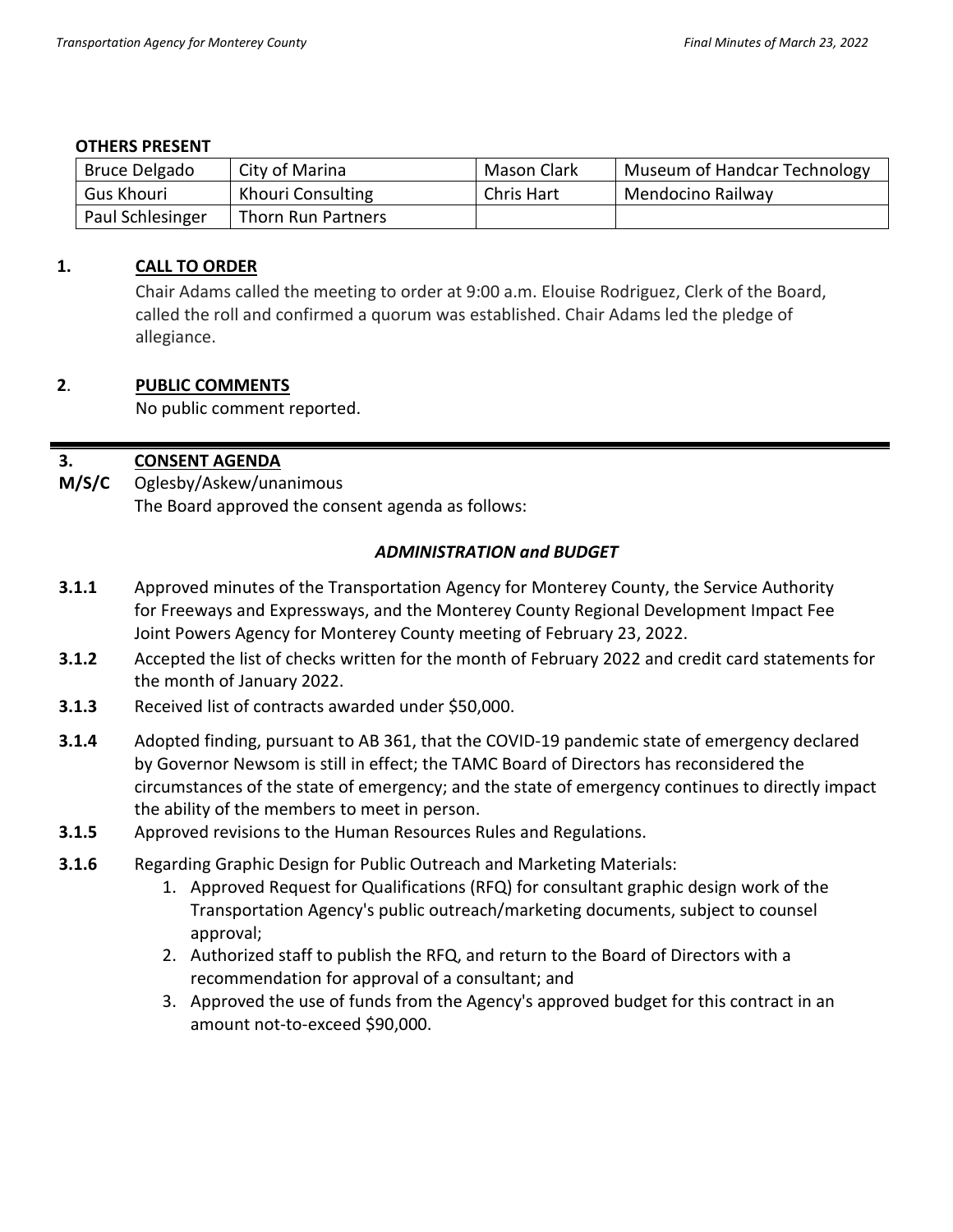## *BICYCLE, PEDESTRIAN, TRANSIT and SOCIAL SERVICES*

**3.2.1** No items this month.

### *PLANNING*

**3.3.1** No items this month.

## *PROJECT DELIVERY and PROGRAMMING*

**3.4.1** No items this month.

# *RAIL PROGRAM*

**3.5.1** Adopted Memorandum of Understanding with the City of Gilroy and the Santa Clara Valley Transportation Authority (VTA) for Gilroy area rail improvements to support the Monterey County Rail Extension project.

### *REGIONAL DEVELOPMENT IMPACT FEE*

**3.6.1** No items this month.

# *COMMITTEE MINUTES AND CORRESPONDENCE*

- **3.7.1** Accepted draft minutes from Transportation Agency committees:
	- Executive Committee draft minutes of March 2, 2022
	- Rail Policy Committee draft minutes of March 7, 2021
	- Bicycle and Pedestrian Facilities Advisory Committee draft minutes of March 2, 2022
	- Technical Advisory Committee draft minutes of March 3, 2022
	- Excellent Transportation Oversight Committee No meeting
- **3.7.2** Received Transportation Agency for Monterey County correspondence for March 2022.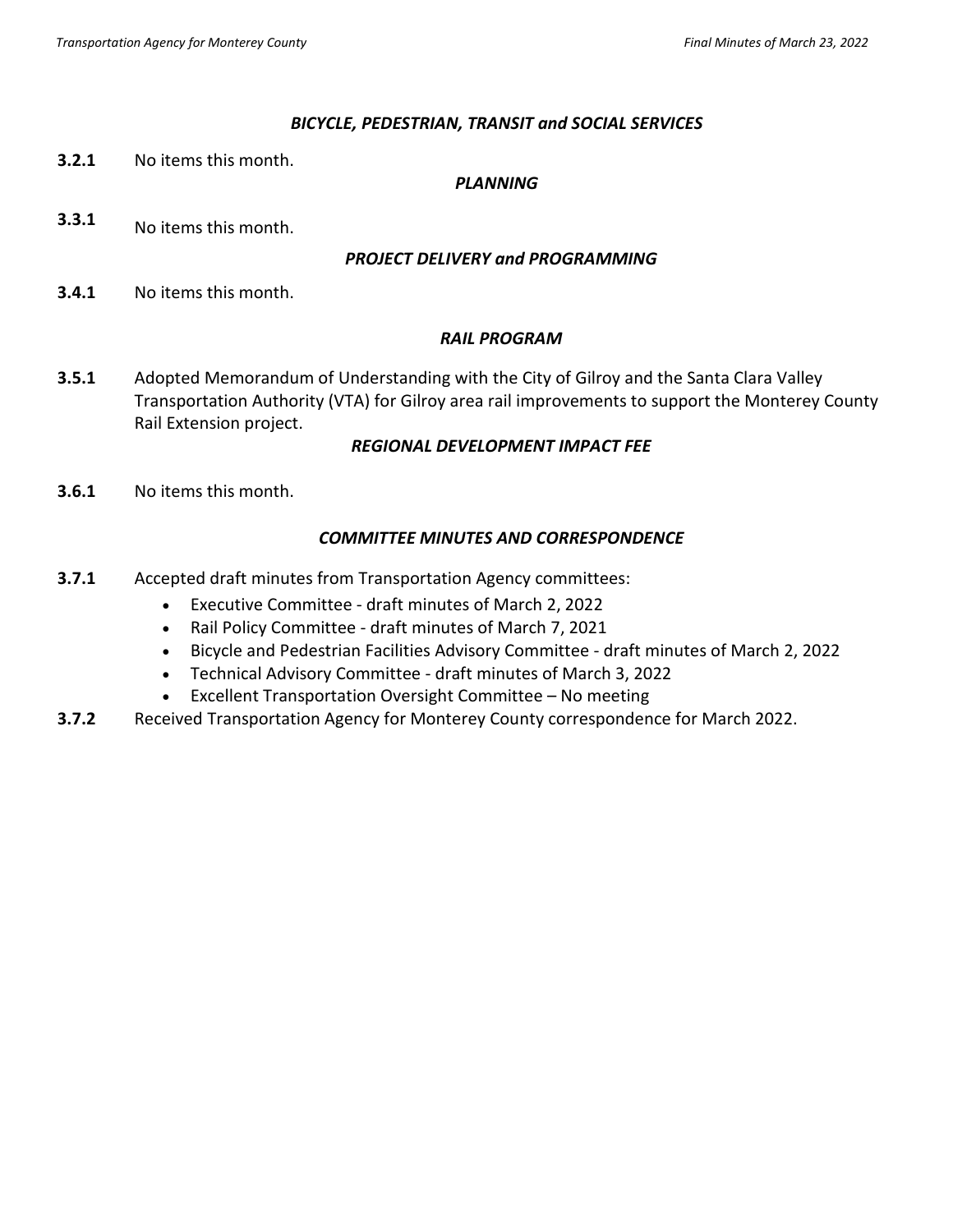# **4. LEGISLATIVE UPDATE**

#### **M/S/C** Potter/Smith/unanimous

The Board received update on State and federal legislative issues and adopted positions on proposed legislation.

Agency legislative analyst Gus Khouri presented an update on state legislative activities and recommended positions on certain bills. He reviewed the revised bill list and noted the recommended positions to support, oppose or watch. Agency legislative analyst Paul Schlesinger presented an update on federal legislative activities.

#### **M/S/C**  Phillips/Kerr/unanimous

Director of Planning Christina Watson requested Board direction as to the project to nominate for Community Project Funding Earmarks this year. The Board moved forward with directing staff to submit a funding request for the construction phase of the State Route 156 / Castroville Boulevard project.

Past Chair Smith agreed, noting it makes sense to do this. Board member Phillips noting it is important and supports staff's recommendation.

# **5. UNSOLICITED PROPOSALS FOR MONTEREY BRANCH LINE RECREATIONAL USE**

# **M/S/C** Medina-Dirksen/Alejo/unanimous

The Board received information about unsolicited proposals from the Museum of Handcar Technology and the Mendocino Railway for interim uses of the Monterey Branch Line corridor between Marina and Sand City for a recreational enterprise in 2022; received an update on the feasibility of creating a lease agreement with the City of Marina for recreational use of the line; and provided direction to staff.

After a lengthy discussion, in which the Board expressed support for using the Branch Line corridor for recreational purposes on a temporary basis, the Board unanimously directed staff to proceed with executing a lease agreement with the City of Marina for the coordination of a request for proposals for a recreational use of the Branch Line corridor, contingent upon the following:

- the MST SURF! Busway and Bus Rapid Transit project remains the top priority for the Branch Line and nothing in the lease agreement will impede the progress of that project;
- as the property owner, TAMC will be involved in the California Environmental Quality Act (CEQA) process;
- TAMC will coordinate with the selected vendor on any required permits from the California Public Utilities Commission;
- Marina will ensure the cost recovery of TAMC staff expenses; and
- Marina will consult with the TAMC Rail Policy Committee on the lease agreement.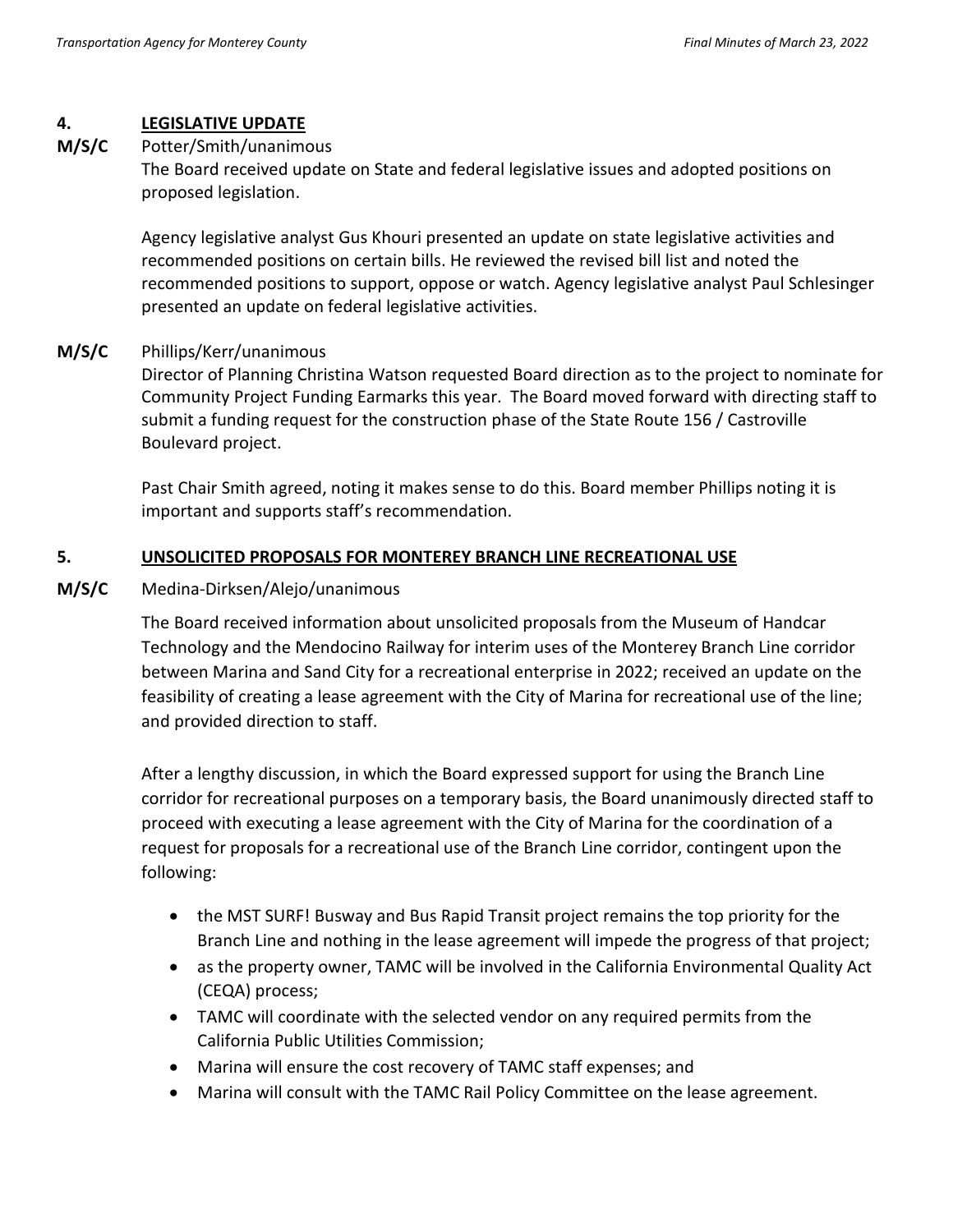Terms for the lease agreement with the City of Marina will be brought back to the Board of Directors for authorization to proceed.

Board Member Cristina Medina-Dirksen reported that the City of Marina is prepared to support a lease agreement for a temporary recreational use on the Branch Line. Board Alternate Delgado suggested that the Rail Policy Committee be involved in coordination with the City of Marina.

### **6. REPORTS FROM TRANSPORTATION PROVIDERS**

**Caltrans District 5** – Tim Gubbins, Caltrans Director, announced the statewide Clean California Program, through which Caltrans is funding more than \$311 million in beautification projects statewide, 12 projects in District 5, and the following 4 projects in Monterey County: Castroville historic main street landmark restoration; Castroville pedestrian overcrossing beautification project; King City Highway beautification and Canal Street pedestrian enhancements; Salinas Alisal Vibrancy neighborhood beautification. Director Gubbins announced that he had attended the Clean California kickoff event in Salinas on Alisal Street, noting it was a good event. In conclusion, he reported that a new nine-member litter crew has been hired and will be based in their Salinas office to clean-up litter along local portions of the highways in the region.

**Monterey Regional Airport District** – Bill Sabo, Airport District Board Member, reported the Airport continues to do well, although it is the slowest time of year. He announced that the COVID testing in the airport parking lot has been discontinued. He noted that the airport is expecting the federal infrastructure bill that will have a substantial component for terminal construction and improvements that the Airport will use to make much-needed upgrades to the terminals and boarding areas and the Airport District is seeking grants for marketing and establishing customs for international flights to Mexico and Canada.

**Monterey Salinas Transit District –** Carl Sedoryk announced MST ridership is increasing with hospitality coming back and the rise of fuel prices, noting still at 50% since the pandemic. Mr. Sedoryk noted that MST is implementing a new service model, to provide faster service, new fare structure and reduced timing in both directions. Mr. Sedoryk announced MST has 16 graduated drivers and is hiring at [www.mst.org](http://www.mst.org/) . In conclusion, he noted that it is Transit Driver appreciation day, noting he met with all MST drivers.

**Monterey Bay Air Resources District –** David Frisbey announced California Assembly Bill 2766 (AB2766), signed into law in 1990, permits MBARD to allocate a \$4 per vehicle registration surcharge fee towards grant projects that reduce motor vehicle emissions such as roundabouts, adaptive traffic signal control systems, medium to heavy-duty vehicle electrification and light-duty zero emission vehicle incentives. Funds may also be used for related planning, monitoring,